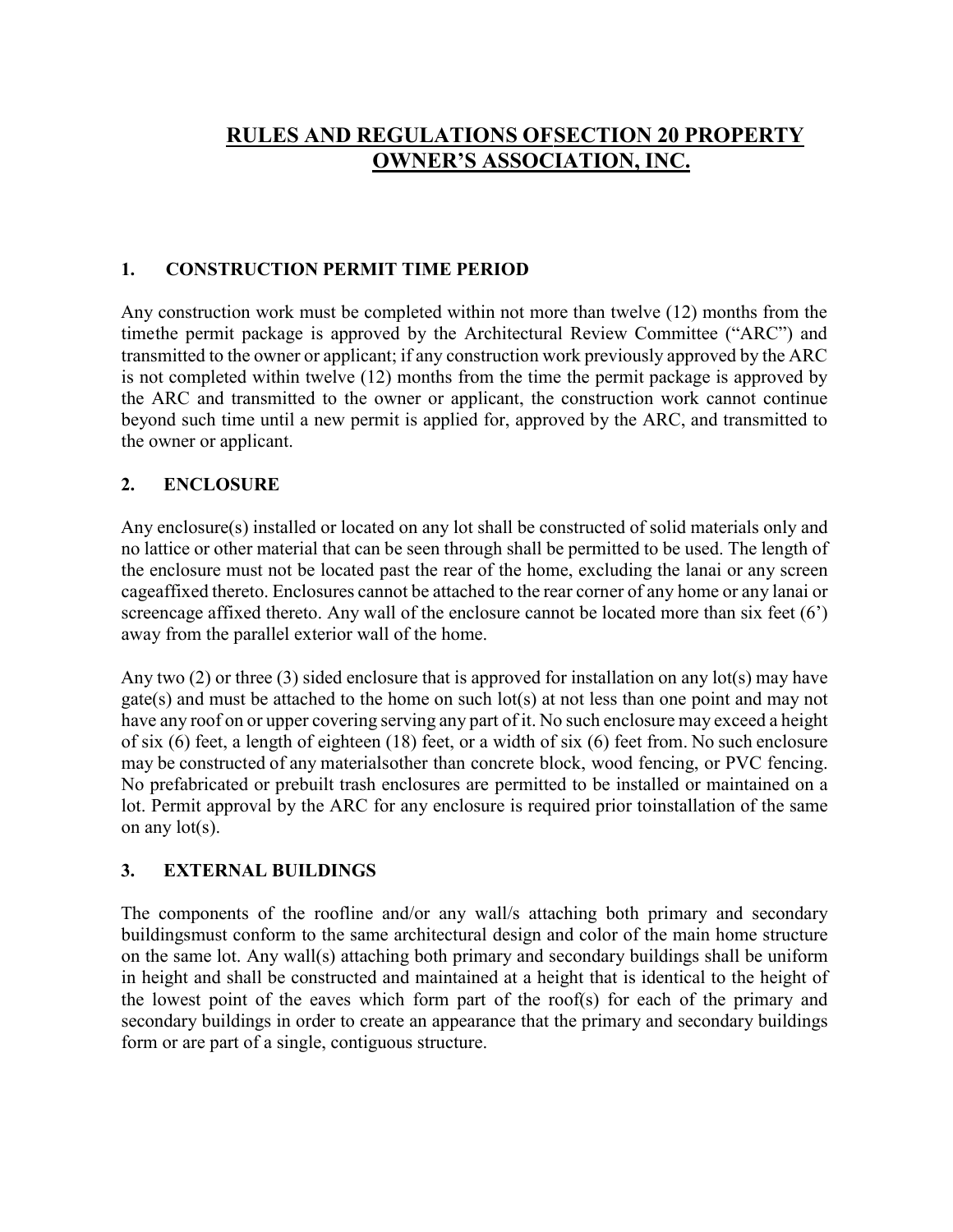#### **4. GARBAGE CANS**

All garbage and recycle cans or containers must be properly stored by the end of day on trash pickup or collection day.

## **5. GAZEBOS, PERGOLAS & ARBOR**

Gazebos are not permitted to be installed on lots within the Section 20 community. Pergolas andArbors may be installed on lots within the Section 20 community so long as such Pergolas and Arbors have obtained a permit for their installation from the Association after the submission of

detailed drawing(s) and a plot chart or other graphic depiction indicating where they will be installed to the Association, are not placed forward from the front of the house on any lot within the Section 20 community, have two (2) enclosed sides of lattice material and two (2) open sides,do not have a solid top or roof, are not used for storage, and are securely anchored or otherwise permanently affixed to the location where they are installed.

No above ground pools shall be permitted and no additional gazebos shall be permitted or constructed. This prohibition shall not apply to any gazebo existing and properly permitted as of the date of this resolution.

## **6. PET OWNERS**

Pets must be leashed at all times when not present on the lot within the Section 20 community ofthe owner of such pets and pet owners shall be responsible for the conduct of their pets and immediate removal of any excrement or waste generated by their pets at all times.

All pets shall be kept on a leash at all times when occupying the common areas or rights of way of the subdivision. Pet owners shall properly dispose and remove pet excrement from rights of way and common areas of the subdivision.

## 7. **PET KENNEL GUIDELINES**

Pet kennels or other structure or enclosures used for housing permitted pets are permitted when they do not exceed a maximum dimension of four feet (4') in height, six feet (6') in width, and eighteen feet (18') in length, have a flat top, are constructed of chain-link fencing, and are situated at the rear portion of any lot in the Section 20 community so as to minimize the visibility of the same from any perspective along the front lot line of such lot. Permit approval by Architectural Review Committee for any pet kennels or other structure or enclosures used for housing permitted pets is required prior to installation of the same on any lot(s)

## **8. PLAY EQUIPMENT**

Children's play equipment, such as but not limited to, swings and trampolines need to be placed behind the home on any lot in the Section 20 community so as to minimize the visibility of the same from any perspective along the front lot line of such lot. Any trampolines must be securely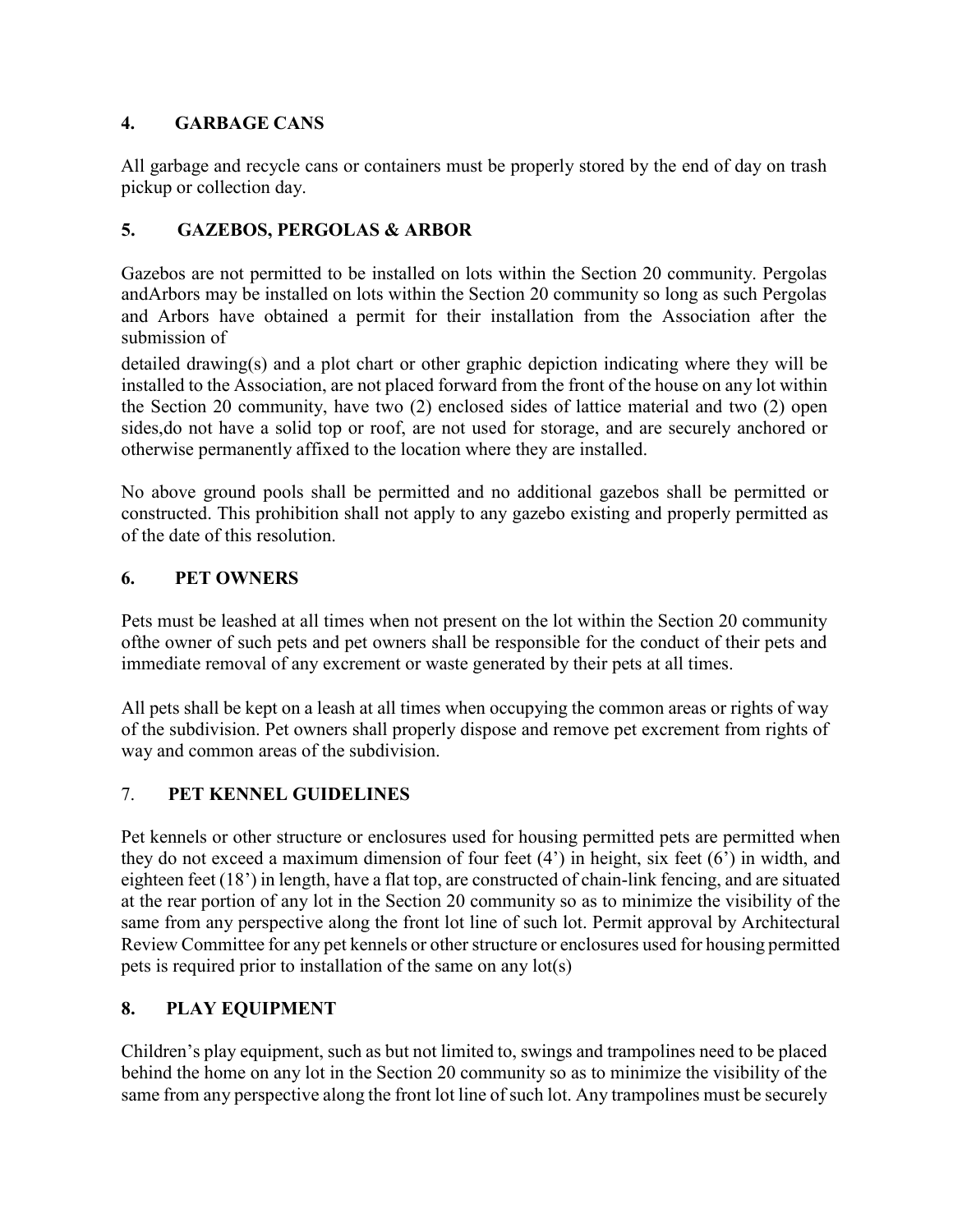anchored to the ground whenever they are located on, or in use at, any lot in the Section 20 community. Tree houses shall not be permitted to be constructed, installed or otherwise located on any portion of a lot in the Section 20 community.

One swingset or play sets is permitted per lot, which must be located in the rear portion of the lot.Swingsets or play sets may not exceed ten and a half feet (10.5') in height, thirteen feet (13') in length, or sixteen feet (16') in width. Swingsets or play sets may not be comprised of any walls and solid roofs for any swingset or play set are permitted only when located over any raised platform that is part of such swingset or play set. No swingset or play set may have a platform thatis larger than twenty-five  $(25')$  square feet. Swingsets or play sets must be anchored to the ground,cannot be attached to any tree, and must be located at least five feet (5') away from the base or trunk of any trees.

## **9. PAINTING AND ROOFING OF HOMES**

Any management staff of the Association may approve a request for the painting or repainting ofa home if the color (main body and trim) remains the same or is a color that has been approved previously by the ARC within the prior twelve (12) months' time. All other requests relating to the painting, repainting of a home must be presented to the ARC for approval and cannot be commenced until such approval from the ARC is obtained.

The use of colors on the exterior of homes shall be subject to approval of the Association in its sole discretion. House, roof, trim and driveway colors shall be compatible with other homes in theneighborhood. No more than four colors shall be used on the home. The color scheme chosen shallbe consistent with the primary color of the home. The use of black, fluorescent, neon or similar colors is prohibited. All colors on the facade of the home shall be uniform and no stripes, dots or other artistic designs shall be permitted.

## **10. STORAGE/PARKING OF LAWN EQUIPMENT**

All lawn maintenance equipment must be stored or parked within an enclosed area and not visiblewhen such lawn maintenance equipment is not in use.

## **11. SWIMMING POOL**

No above ground swimming pool is permitted or may be installed on any lots within the Section 20 community; provided, however, temporary wading pools designed or intended to be used for children which are not permanently installed on, or affixed to any, lots in the Section 20

community and that do not exceed twelve inches (12") in depth are permitted to be located on anylots within the Section 20 community when they are being used or prepared in connection with use.

## **12. VACANT LOT MAINTENANCE**

Vacant lots within the Section 20 community with any grass should be mowed not less than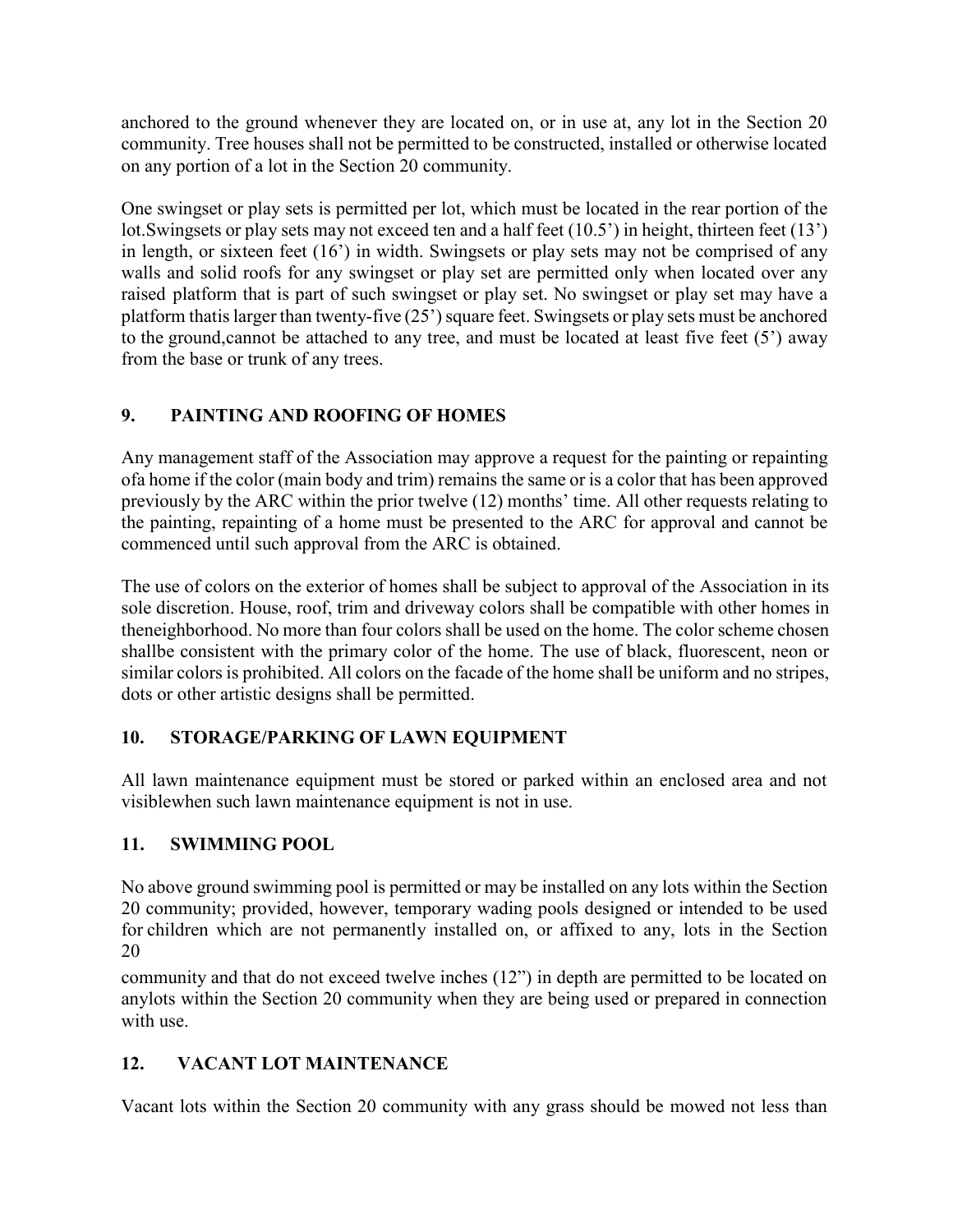onceper month and mowing shall be done frequently enough to ensure that such grass does not becomeovergrown or unsightly otherwise.

#### **13. USE OF TARPAULINS**

Tarpaulins may not be used to conceal or protect items of personal property when located outsideon lots. Tarpaulins may be used as a temporary measure to protect damage to roofs or other partsto, or while the underlying damage is, being repaired.

#### **14. FENCES**

When permitted, fences must be made or designed to be or be considered open construction in design or appearance and no privacy fencing is allowed. When permitted, picket fences may havea maximum width of one and a half inches (1.5") for each picket in the fence and the space betweenpickets must be at least four (4) times the width of the picket. No shadowbox style of fencing is allowed. When fencing has been installed within any portion of a utility or drainage easement, theowner(s) of the lot where such fencing is located shall, at their expense, be responsible for of structures located on lots, from time to time, and may only be used as a temporary measure priorremoving and/or replacing any fencing necessary for any maintenance, repair or replacement workto be done within such easements.

All fencing may not exceed four feet (4') in height.

## **15. TRELLISES**

Trellises installed or located on any lot may not be more than four feet (4' in width, more than six feet (6') in height, must have not less than six inches (6") of ground clearance below the lowest exterior panel, may not have more than two (2) panels, must have not less than four feet (4') between panels, and must be constructed out of open lattice material with a minimum lattice strip width of between one and a half inches  $(1.5)$  to two inches  $(2)$ .

#### **16. PATIOS**

Patios installed or located on any lot shall have a maximum height of four inches (4") above the finished grade of existing grade of the lanai, a maximum width of one half of the rear width of thehome, a maximum length of twenty feet (20') from the rear of the footprint of the home, must be made of concrete or pavers, and must be attached to the home on any lot where it is installed or located.

#### **17. LANAI**

Lanais installed on any lot may not contain or make use of any aluminum or composite roof unless the roof for the lanai will be or is attached to an existing screened enclosure or "poolcage" and shall be required to continue using the existing roofline and roof material from the home where the same is being installed. Lanais shall also be required to include screened walls when